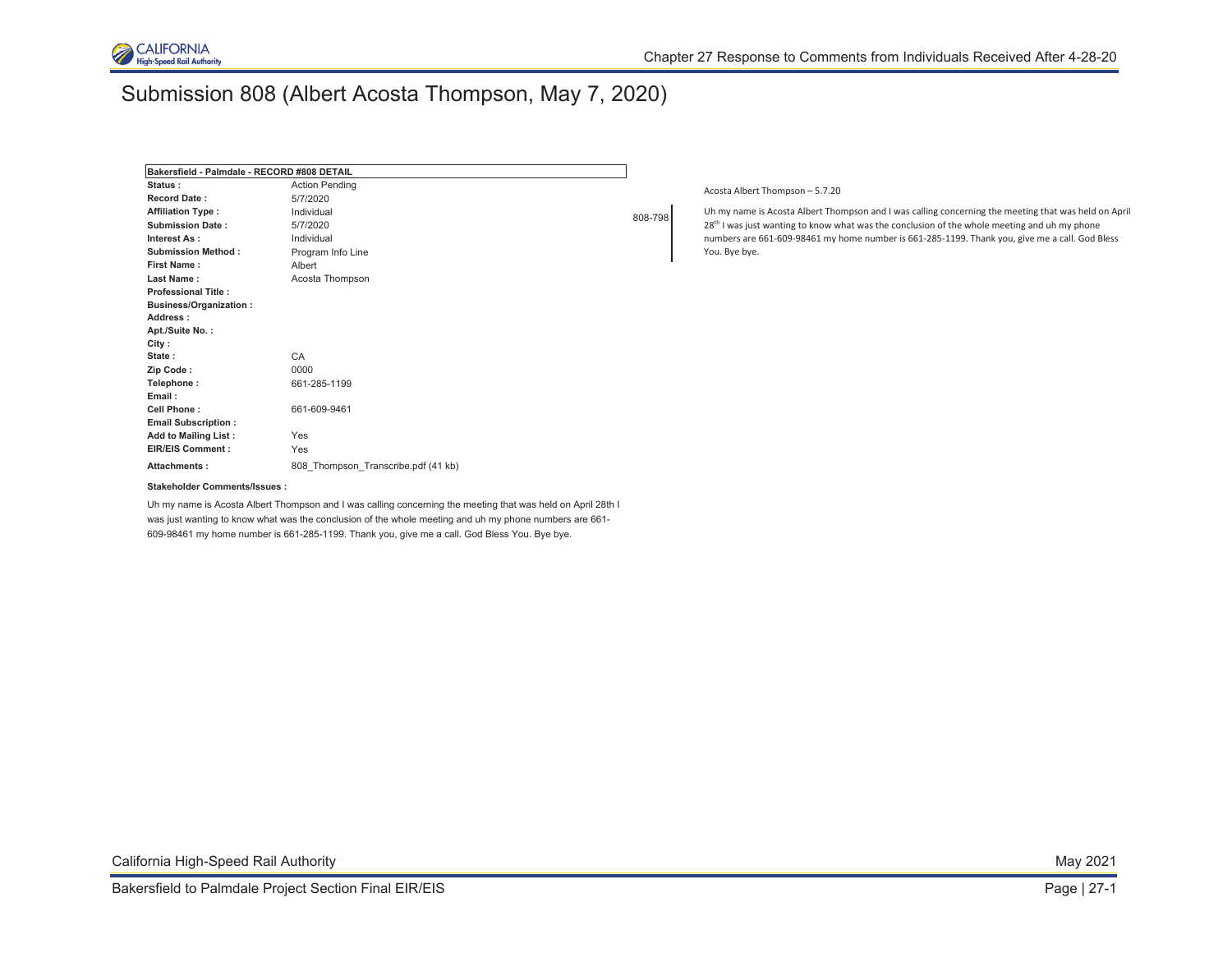# Response to Submission 808 (Albert Acosta Thompson, May 7, 2020)

### **808-798**

The commenter asked if someone would call him regarding the meeting on April 28, 2020. The Authority called the commenter on June 8, 2020 to provide the update he requested.

May 2021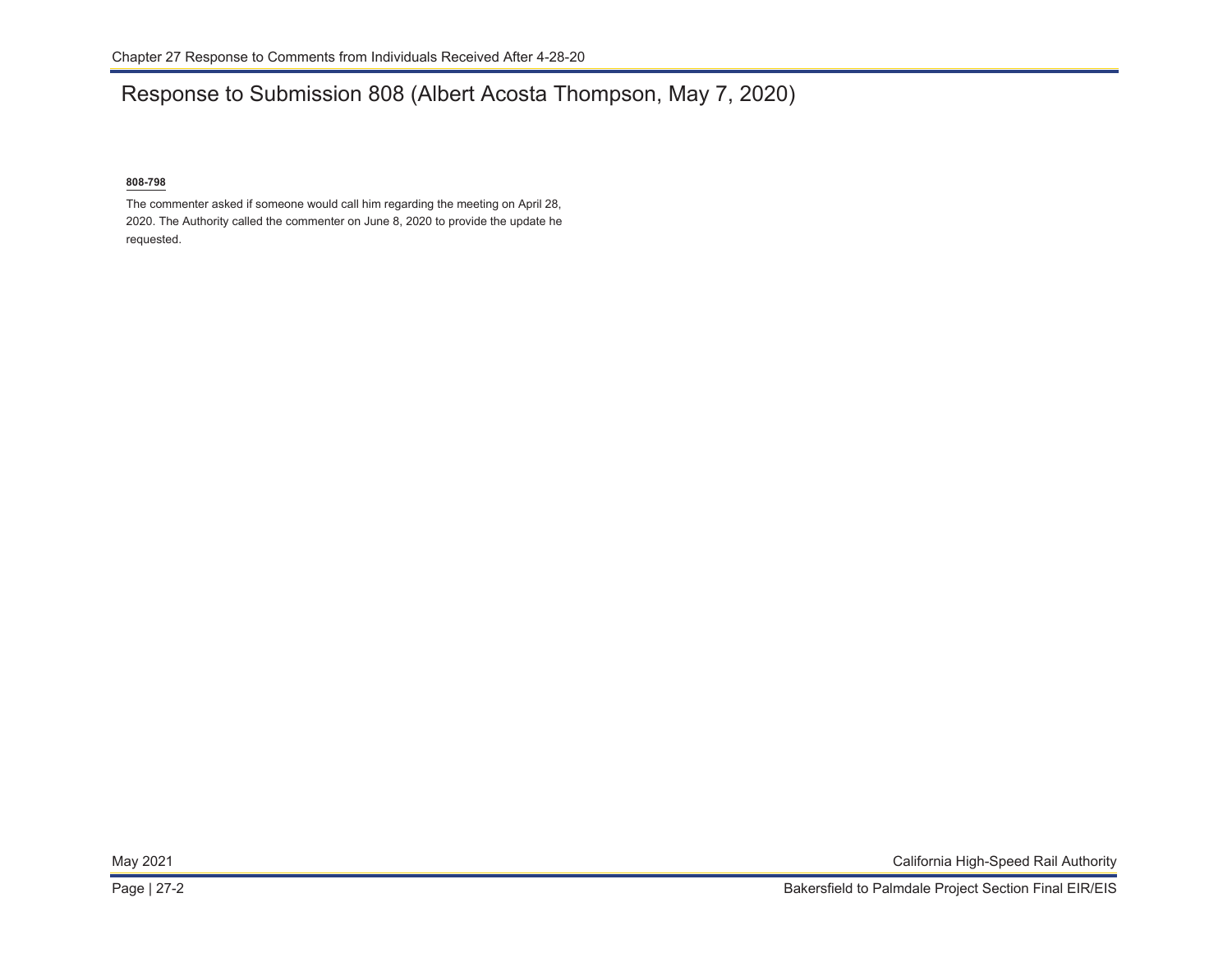

## Submission 809 (Carol Castro, May 7, 2020)

| Bakersfield - Palmdale - RECORD #809 DETAIL |                                      |  |
|---------------------------------------------|--------------------------------------|--|
| Status:                                     | <b>Action Pending</b>                |  |
| <b>Record Date:</b>                         | 5/7/2020                             |  |
| <b>Affiliation Type:</b>                    | Individual                           |  |
| <b>Submission Date:</b>                     | 5/7/2020                             |  |
| Interest As:                                | Individual                           |  |
| <b>Submission Method:</b>                   | Program Info Line                    |  |
| First Name:                                 | Carol                                |  |
| Last Name:                                  | Castro                               |  |
| <b>Professional Title:</b>                  |                                      |  |
| <b>Business/Organization:</b>               |                                      |  |
| Address:                                    |                                      |  |
| Apt./Suite No.:                             |                                      |  |
| City:                                       |                                      |  |
| State:                                      | CA                                   |  |
| Zip Code:                                   | 0000                                 |  |
| Telephone:                                  | 661-703-8684                         |  |
| Email:                                      |                                      |  |
| Cell Phone:                                 |                                      |  |
| <b>Email Subscription:</b>                  |                                      |  |
| <b>Add to Mailing List:</b>                 | Yes                                  |  |
| <b>EIR/EIS Comment:</b>                     | Yes                                  |  |
| Attachments:                                | 809_Castro_Transcription.pdf (42 kb) |  |

### Carol Castro\_5.7.20

809-799 Hi my name is Carol Castro and my phone number is 661-703-8684 and today is May 7<sup>th</sup> and it's about 9:30 in the morning and I have some questions about the Bakersfield to Palmdale uh high-speed rail map um if you would give me a call. Thank you, bye.

#### **Stakeholder Comments/Issues :**

Hi my name is Carol Castro and my phone number is 661-703-8684 and today is May 7th and it's about 9:30 in the morning and I have some questions about the Bakersfield to Palmdale uh high-speed rail map um if you would give me a call. Thank you, bye.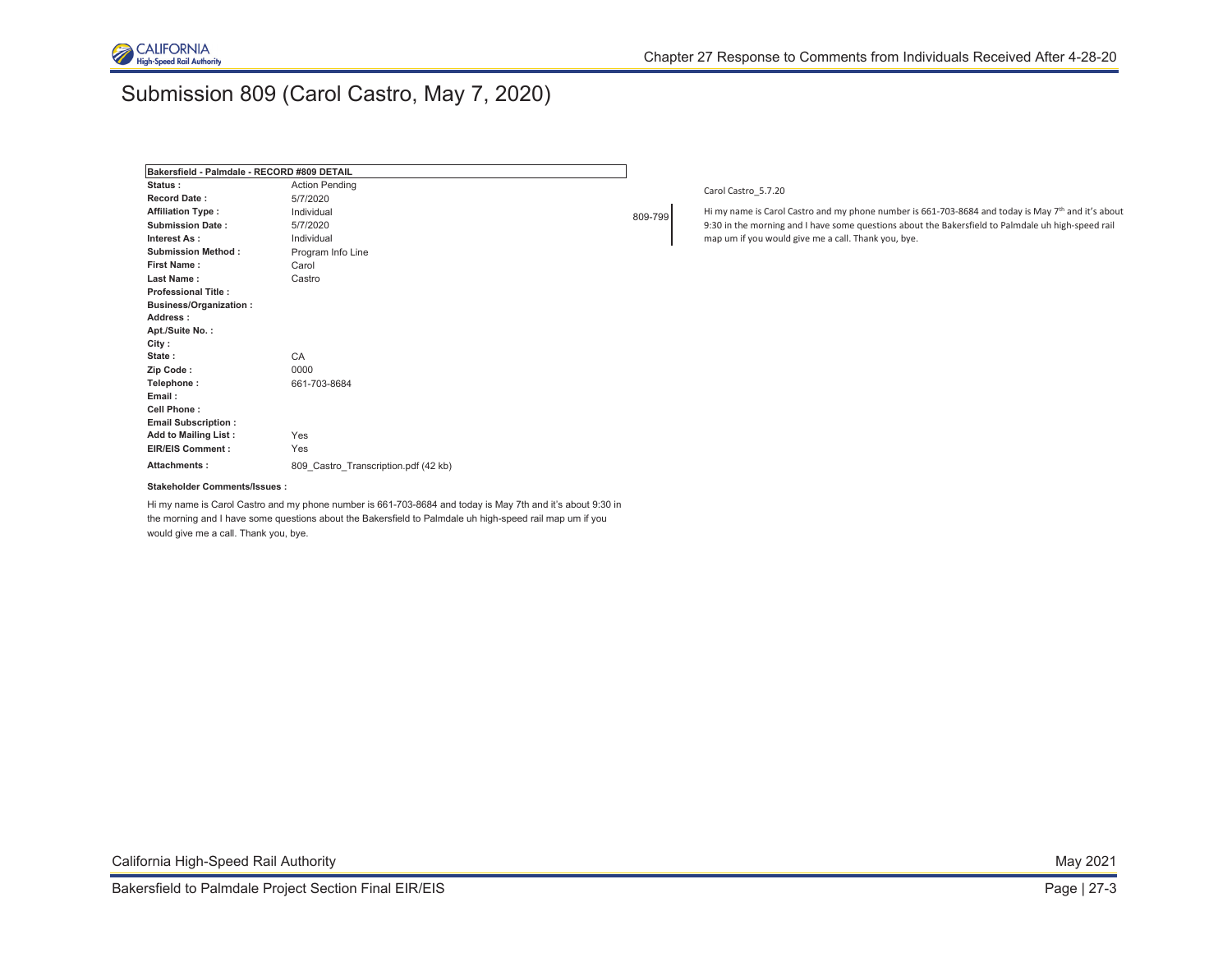## Response to Submission 809 (Carol Castro, May 7, 2020)

### **809-799**

Caller "has questions" on May 7. HSR Outreach has followed up with commenter.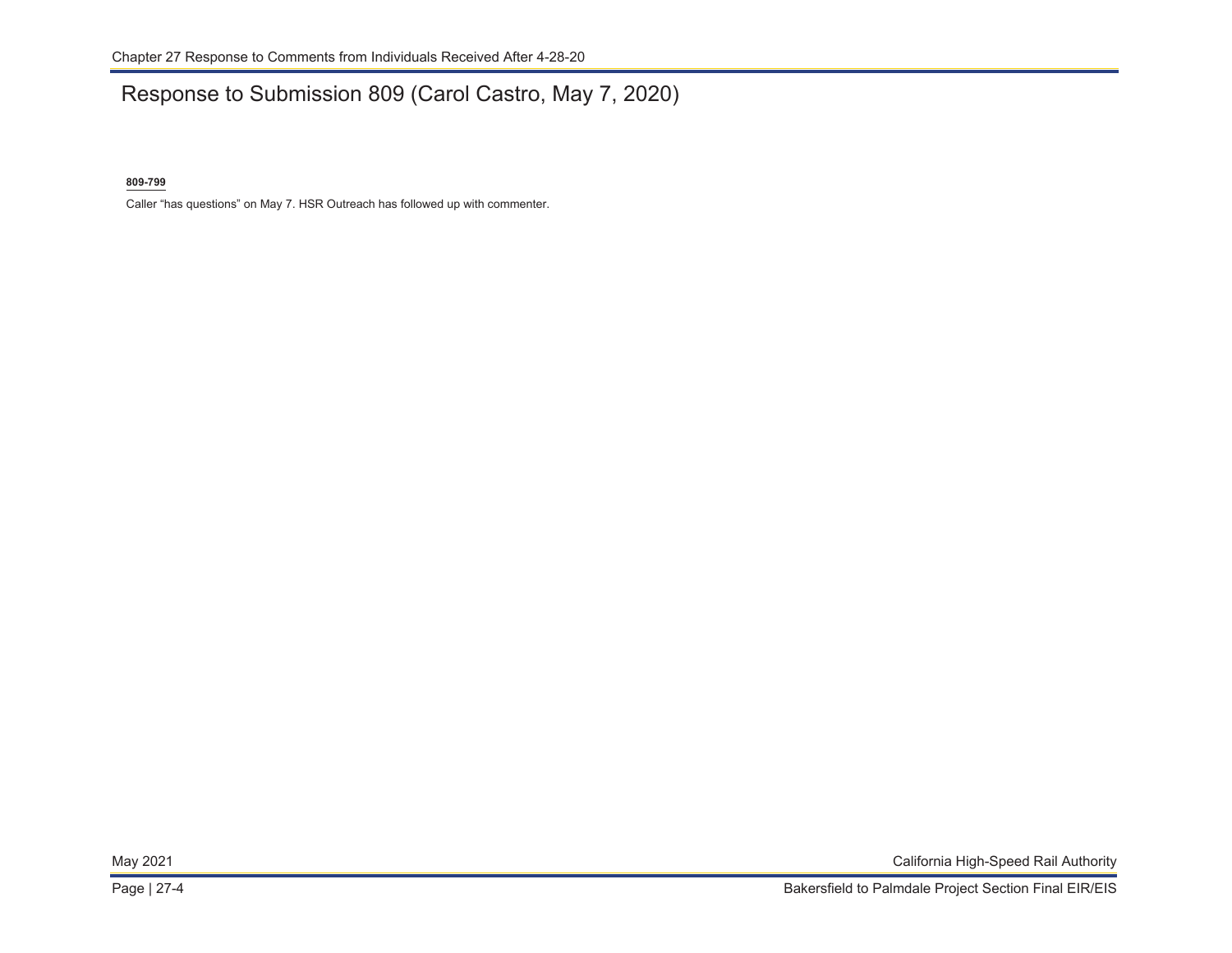

## Submission 812 (Knudt Oxnivardt, May 8, 2020)

| Bakersfield - Palmdale - RECORD #812 DETAIL |                       |  |
|---------------------------------------------|-----------------------|--|
| Status:                                     | <b>Action Pending</b> |  |
| <b>Record Date:</b>                         | 5/8/2020              |  |
| <b>Affiliation Type:</b>                    | Individual            |  |
| <b>Submission Date:</b>                     | 5/8/2020              |  |
| Interest As:                                | Individual            |  |
| <b>Submission Method:</b>                   | Program Info Line     |  |
| First Name:                                 | Knudt                 |  |
| Last Name:                                  | Oxnivardt             |  |
| <b>Professional Title:</b>                  |                       |  |
| <b>Business/Organization:</b>               |                       |  |
| Address:                                    |                       |  |
| Apt./Suite No.:                             |                       |  |
| City:                                       |                       |  |
| State:                                      | CA                    |  |
| Zip Code:                                   | 0000                  |  |
| Telephone:                                  | 818-943-7917          |  |
| Email:                                      |                       |  |
| Cell Phone:                                 |                       |  |
| <b>Email Subscription:</b>                  |                       |  |
| <b>Add to Mailing List:</b>                 | Yes                   |  |
| <b>EIR/EIS Comment:</b>                     | Yes                   |  |
| Stakeholder Comments/Issues:                |                       |  |
|                                             |                       |  |

812-860 Hey this is Knudt Oxnivardt I have a property on in the intersection, 5 acres to be exact, uh... on the Avenue A and 40th Street and uh… I'm curious how that uh… I see it is very close to the route or the line for the uh… Bakersfield to Palmdale route and I'm just curious how this goes with the, you know, are we getting some compensation uh… are we just going to be have to deal with this or and also is the high-speed rail there going to be elevated um… so just a few questions. I think it's great it's coming so nothing negative from this side um… and this is Knudt Oxnivardt and telephone is 818-943-7917. Again, Knudt Oxnivardt and telephone 818- 943-7917. Thank you so much, have a great weekend.